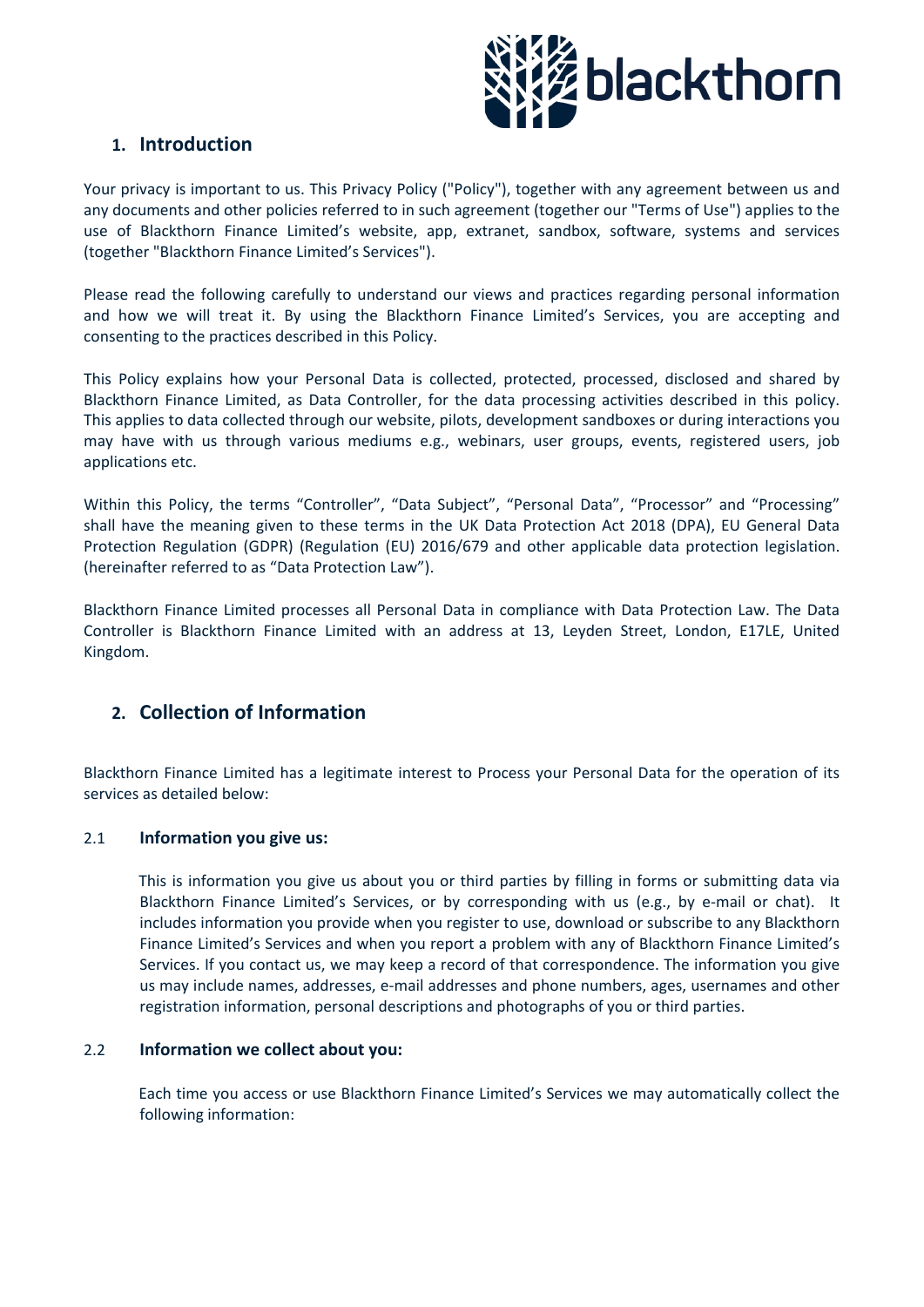

- technical information, including the type of device you use, a unique device identifier, network information, the type of operating system and browser you use, time zone settings, and other device-related information;
- device identification information for fraud prevention purposes (referred to in the application at the time of installation of a device);
- details of your access or use of any of Blackthorn Finance Limited's Services including, but not limited to traffic data, weblogs and other communication data, whether this is required for our own purposes or otherwise and the resources that you access;
- login details;
- date, time and duration of access including pages viewed; and
- event logs (e.g., changes in passwords).

#### 2.3 **Information we receive from other sources:**

We work closely with third parties (e.g., business partners, sub-contractors in technical, delivery services, advertising networks, analytics providers and search information providers).

#### 2.4 **Cookies**

We also use cookies to distinguish you from other users of Blackthorn Finance Limited's Services. This helps us to provide you with an enhanced experience when you access or use Blackthorn Finance Limited's Services to assist in continuous improvement. Please refer to our Cookie Policy.

### **3. Use of information**

- 3.1 We may use Your Data to allow us to further evaluate, improve and promote our business and Blackthorn Finance Limited's Services and to comply with applicable laws and regulations.
- 3.2 We may also use Your Data on an aggregate or anonymous basis (such that it does not identify any individual clients) for various business purposes, where permissible under applicable laws and regulations.
- 3.3 We will use Your Data for the following purposes:
	- to carry out our obligations arising from any contracts entered into between you and us;
	- to provide you with the information, products and services that you request from us;
	- to notify you about changes to our services;
	- to ensure that Blackthorn Finance Limited's Services content is presented in the most effective manner for you and for your devices;
	- to administer Blackthorn Finance Limited's Services and for internal operations, including troubleshooting, data analysis, testing, research, statistical and survey purposes;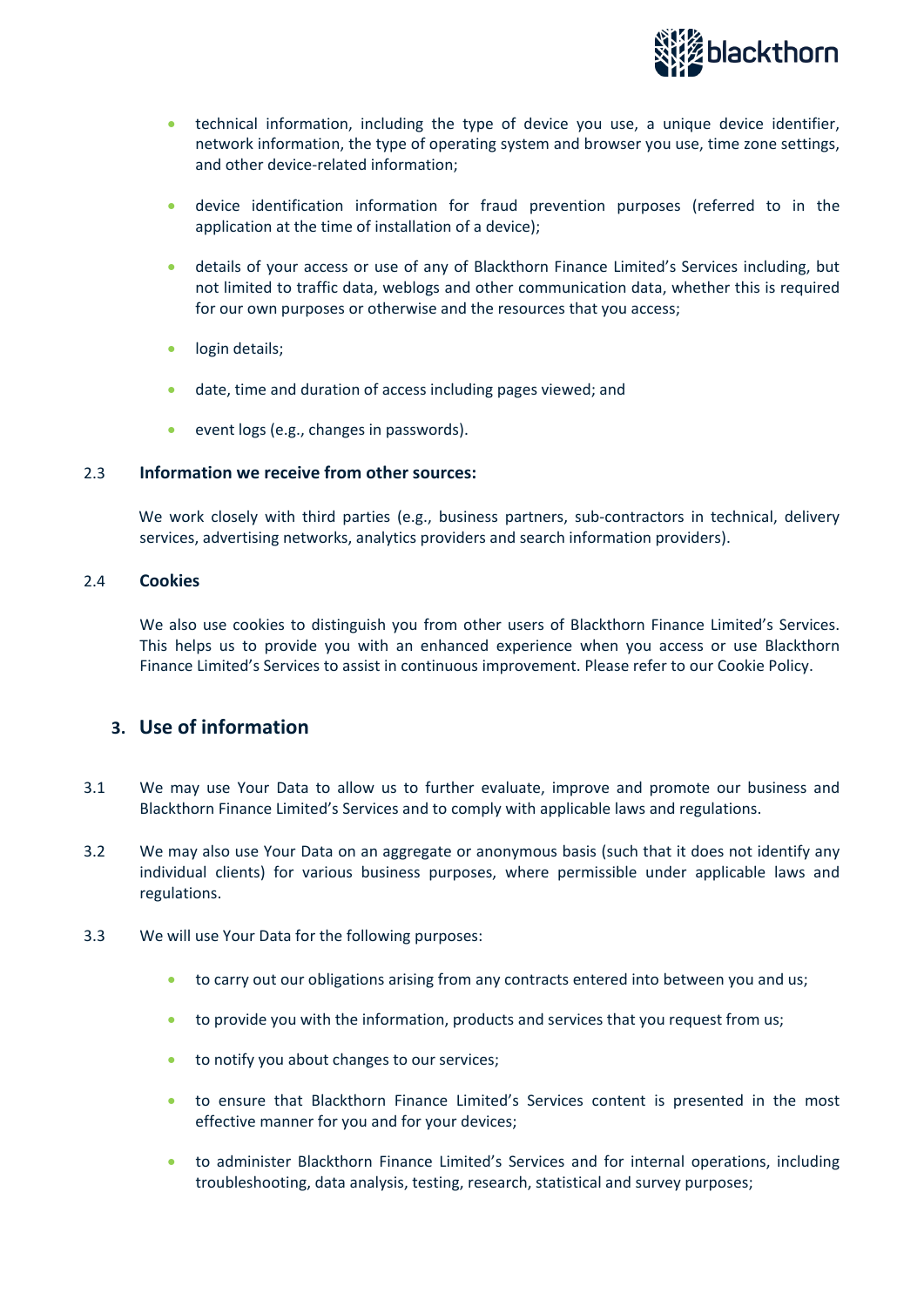

- as part of our efforts to keep Blackthorn Finance Limited's Services safe and secure;
- to maintain our own accounts and records; and
- to support and manage our employees, as our use of your information for all of these purposes will be necessary for our legitimate interests of providing Blackthorn Finance Limited's Services appropriately and efficiently, maintaining accurate records and ensuring our system runs correctly.
- We may also process your personal data where necessary for us to comply with a legal obligation.
- 3.4 We may associate any category of information with any other category of information and will treat the combined information as personal data in accordance with this Policy for as long as it is combined.
- 3.5 If we have received your personal data from someone who asked for your consent to share that information with us, we may rely on that consent (to the extent we are allowed to by law), or one of the other grounds noted above.

## **4. Disclosure of information**

- 4.1 The personal information we have collected from you will be shared with fraud prevention agencies who will use it to prevent fraud and money laundering and to verify your identity. If fraud is detected, you could be refused certain services, finance, or employment. Further details of how your information will be used by us and these fraud prevention agencies, and your data protection rights, can be found by at [www.cifas.org.uk/fpn](http://www.cifas.org.uk/fpn)
- 4.2. We may be required from time to time to disclose or share information with regulatory and law enforcement authorities and judicial bodies if necessary to comply with legal requirements.
- 4.3 You agree that we may disclose your personal information to Blackthorn Group Companies and third parties:
	- 4.3.1 if we are under a duty to disclose or share your personal data in order to comply with any legal or regulatory obligation or request;
	- 4.3.2 in the event of a novation of the services from Blackthorn Finance Limited to another entity;
	- 4.3.3 if we sell or buy any business or assets, in which case we will disclose your personal data to the prospective seller or buyer of such business or assets;
	- 4.3.4 if Blackthorn Finance Limited or Blackthorn Group companies, substantially all of its assets are acquired by a third party, in which case personal data held by it about its customers will be one of the transferred assets:

In order to:

• protect against fraud;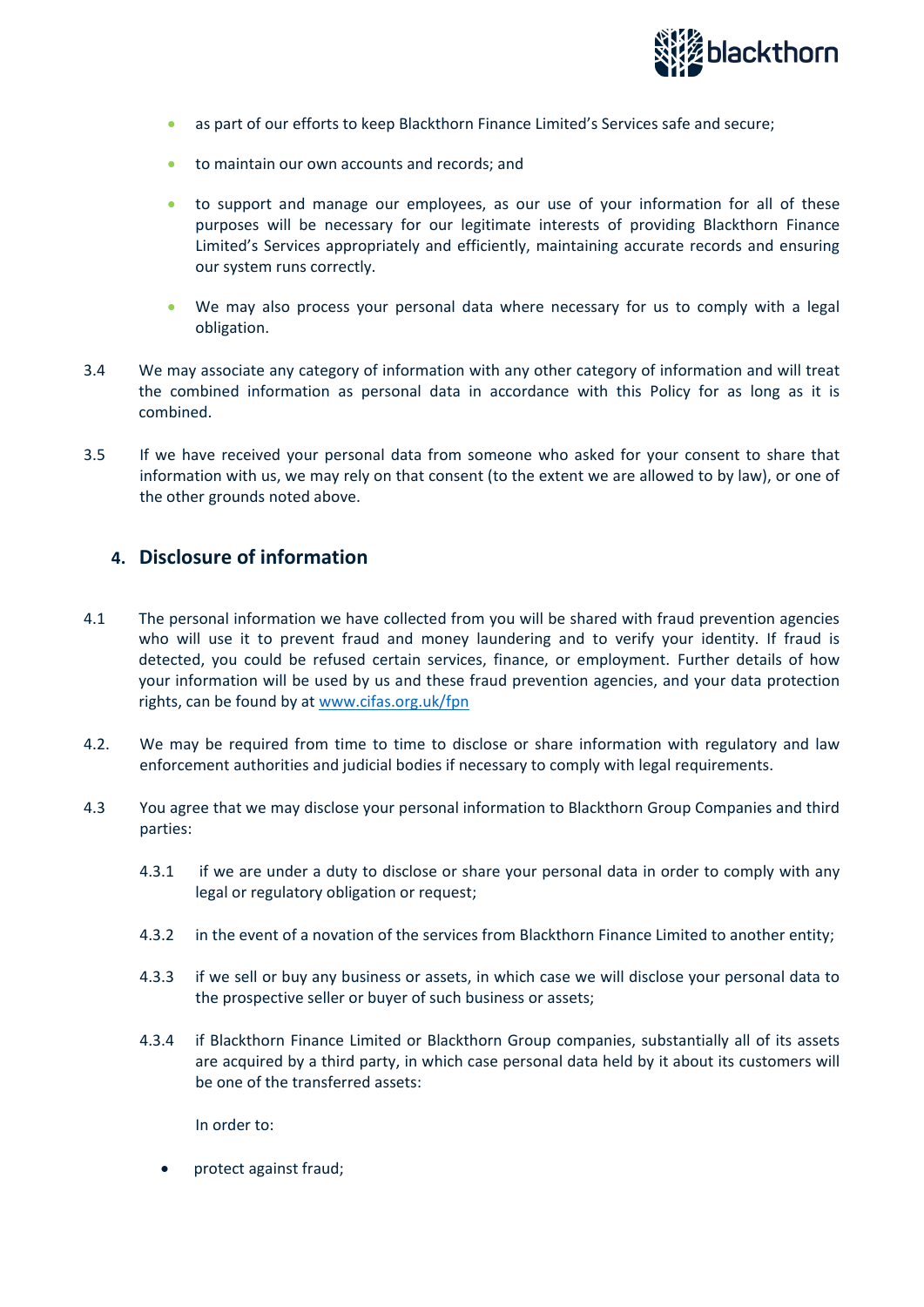

- enforce or apply the Terms of Use or to investigate potential breaches; or
- protect the rights, property or safety of Blackthorn Finance Limited, our members or others (which may include exchanging information with other companies and organisations for the purposes of fraud protection and credit risk reduction).
- 4.4 We may enter into agreements with external parties, including but not limited to business partners, service providers who perform functions on our behalf (including external consultants and professional advisers such as lawyers, auditors and accountants), outsourced IT providers, analytics and search engine providers to provide services necessary for our activity. Under these agreements we may share your information with these external parties, to the extent that use of your information for these purposes is necessary for our legitimate interests or for the legitimate interests of those external parties.

### **5. Storage of information**

- 5.1 Your Data may be transferred to, and stored at, a destination within and outside the European Economic Area ("EEA"). It may also be processed by staff operating outside the UK or EEA who work for us, our affiliates, or for one of our affiliates or partners. These staff may be engaged in the fulfilment of your request, order or reservation, the processing of your details and the provision of support services. By submitting your personal data or using Blackthorn Finance Limited's Services, you agree to this transfer, storing or processing.
- 5.2 We utilise standard contract clauses approved by the European Commission, adopt other means under European Union law, and obtain your consent to legitimise data transfers from the EEA to and destinations outside the EEA. Blackthorn Finance Limited will take all steps reasonably necessary to ensure that your personal information is treated securely and in accordance with this Policy.
- 5.3 All information you provide to us is stored on our secure servers. We use and our third-party suppliers use, encrypted transport layer security technology in our transactions.
- 5.4 We will hold your information for as long as is necessary to comply with our statutory and contractual obligations and in accordance with our legitimate interests as a data controller.
- 5.5 We will not retain your personal information for longer than is necessary for the practices described in this policy. The following criteria are used to determine data retention periods for your personal data:
	- 5.5.1 Retention in case of queries we may retain your personal information as long as necessary to deal with your queries.
	- 5.5.2 Retention in accordance with legal and regulatory requirements We may retain your personal information for 7 years after the account or service has been closed or has come to an end based on your legal and regulatory requirements. This information may also be used to defend any legal claims.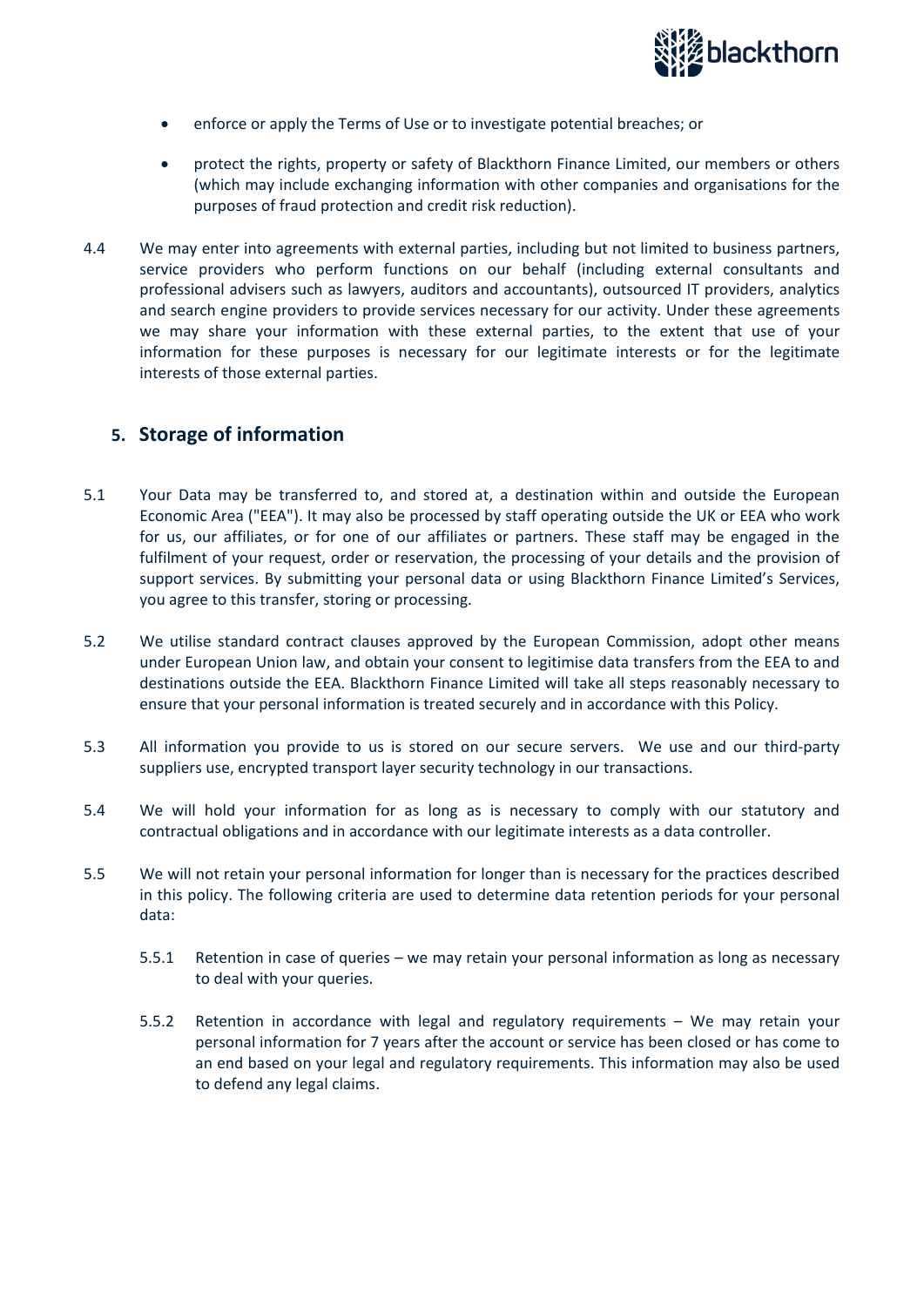

## **6. Protection of information**

- 6.1 We maintain physical and electronic safeguards that comply with applicable legal standards to secure the confidentiality of your information, including personal information from unauthorised access and use, alteration and destruction.
- 6.2 We maintain strict security systems designed to prevent unauthorised access to your personal data by anyone, including our staff.
- 6.3 We will strive at all times to ensure that your personal data will be protected against unauthorised or accidental access, processing or erasure. We maintain this commitment to data security by implementing appropriate physical, electronic and managerial measures to safeguard and secure your personal data.
- 6.4 Unfortunately, the transmission of information via the internet is not completely secure. Although we will do our best to protect your personal information, we cannot guarantee the security of Your Data transmitted to Blackthorn Finance Limited's Services; any transmission is at your own risk. Once we have received Your Data, we will use strict procedures and security features to try to prevent unauthorised access.
- 6.5 It is your responsibility to ensure that all of your users accessing Blackthorn Finance Limited's Services are aware of your security obligations in doing so. We may require your users to provide certain security credentials and/or to answer certain questions (e.g. a memorable word) in order to validate such user and grant access to Blackthorn Finance Limited's Services. You are responsible for ensuring that all users possess valid security credentials.

### **7. Recruitment**

- 7.1 We will process your data for the purposes of handling the whole recruitment process, assessing your application through to successful hiring. We keep all your data confidential in full compliance with applicable privacy laws. We will not share your data with third parties outside of Blackthorn Finance Limited, with the exception of:
	- service providers such as HR Management services.
	- agents, advisors, and other third parties providing services to support our business operations, such as recruitment agencies, background screening agencies, and law firms.
	- governmental, judicial, regulatory, and other bodies and authorities where required by applicable law.
- 7.2 Your data will not be kept longer than required for the recruitment process needs, unless Blackthorn Finance Limited needs to keep the data (for example, in case of confirmed employment) on the history of the employee (in which case, the data will be deleted as per legal retention period applicable to HR files).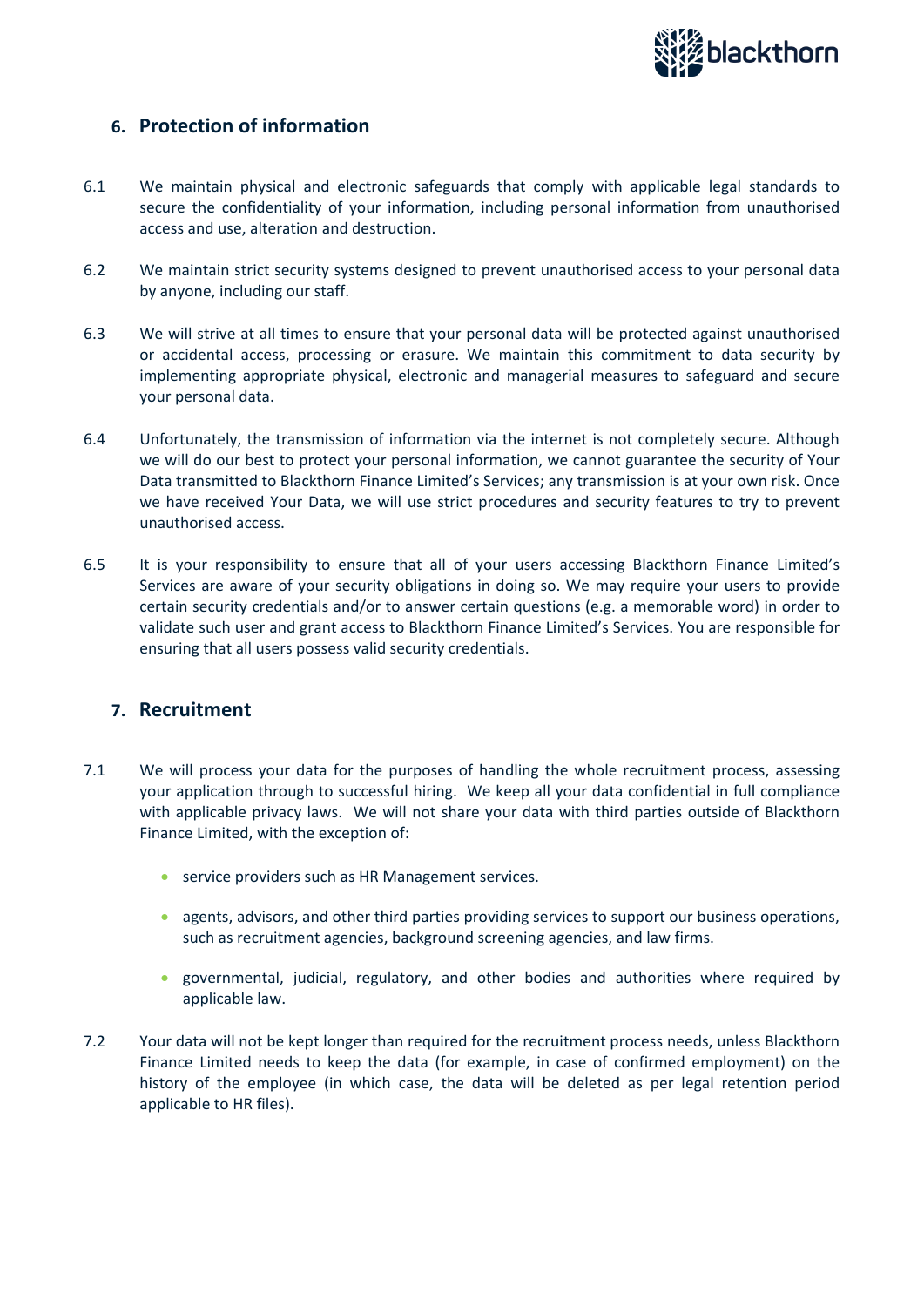

## **8. Your rights**

- 8.1 You have the right to be informed about the processing of your personal information. You can contact us if you believe the personal information we have for you is incorrect, if you believe that we are not entitled to use your personal information in accordance with this Policy if you want to restrict our processing of your personal data or if you would like to us to erase personal information that we hold about you. You have the right to move, copy or transfer your personal information ("data portability") in a machine-readable format. For any of these, please email or write to us using the contact details at the within Policy.
- 8.2 You have the right to object to the processing of your personal information if it is being used because:
	- we deem it necessary for our legitimate interests,
	- we use it to enable us to perform a task in the public interest or exercise official authority,
	- we use it to send you direct marketing materials, or
	- we use it for scientific, historical, research, or statistical purposes.
- 8.3. If you notify us that you object, using the contact details at the end of this Policy, we will respond within thirty (30) calendar days (subject to any extensions to which we are lawfully entitled). If your objection relates to us processing your personal information because we deem it necessary for your legitimate interests, we must act on your objection by ceasing the activity in question unless:
	- we think that we have a compelling legitimate ground for processing which overrides your interests; or
	- we are processing your information for the establishment, exercise or defence of a legal claim.
- 8.4 Blackthorn Finance Limited's Services may, from time to time, contain links to and from the websites of our partners, advertisers and affiliates. If you follow a link to any of these websites, please note that these websites have their own privacy policies and that we do not accept any responsibility or liability for these policies. Please check these policies before you submit any personal information to these websites.
- 8.5 Data Protection Legislation gives you the right to review personal information that we keep about you. You can request an overview of the personal information that we keep about you free of charge by emailing or writing to us using the contact details at the end of this Policy. We may ask you to verify your identity and for more information about your request. We will seek to act on your request within thirty (30) days (subject to any extensions to which we are lawfully entitled).
- 8.6 You are free at any time to withdraw the consent for the processing of your personal data. The consequence might be that we can't proceed with certain activity.